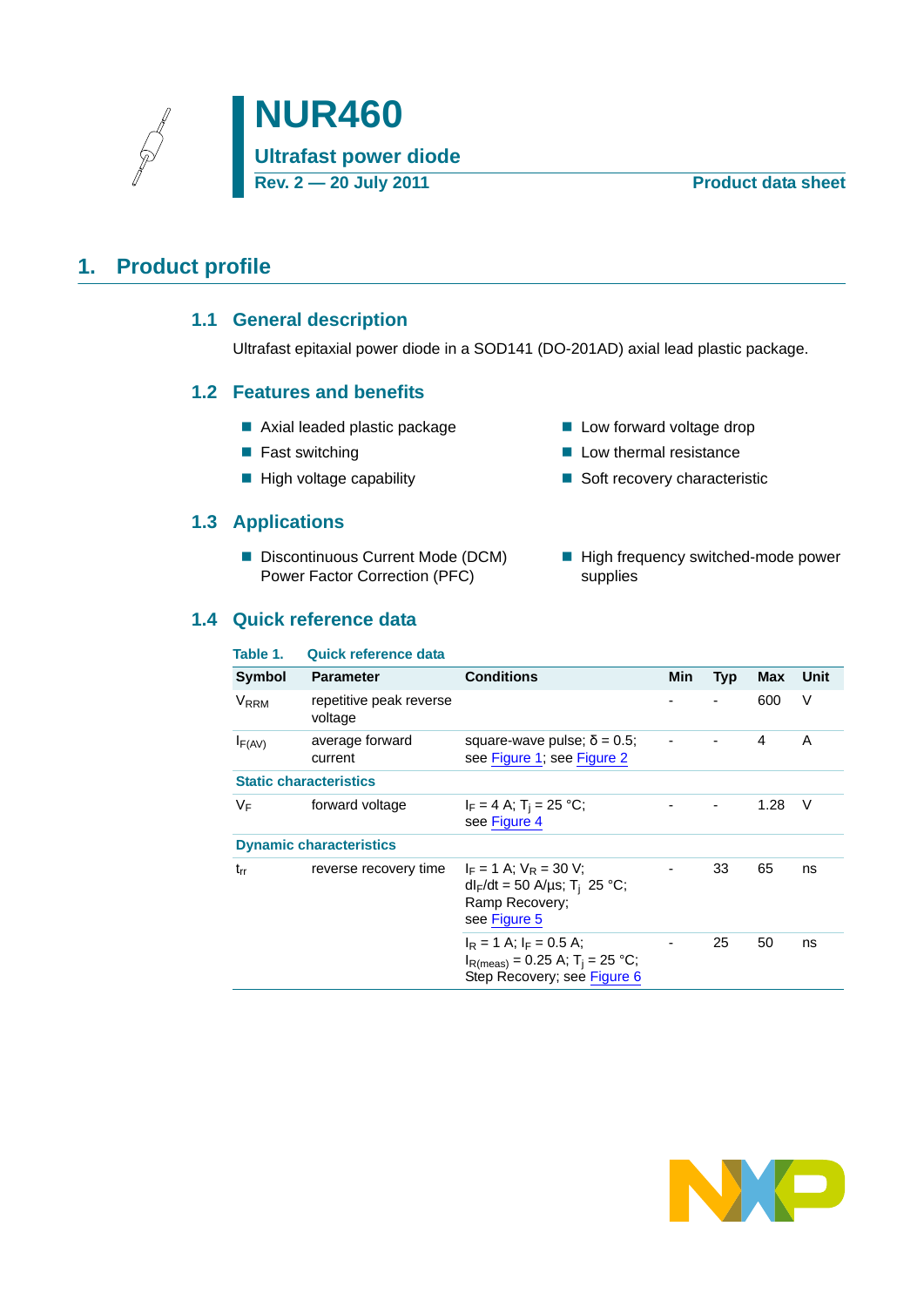## <span id="page-1-0"></span>**2. Pinning information**

|               | <b>Table 2.</b> Pinning information |                           |                                |
|---------------|-------------------------------------|---------------------------|--------------------------------|
| Pin           | <b>Symbol Description</b>           | <b>Simplified outline</b> | <b>Graphic symbol</b>          |
|               | cathode                             |                           |                                |
| $\mathcal{P}$ | anode                               |                           | $K \rightarrow A$<br>001aaa020 |
|               |                                     | SOD141 (DO-201AD)         |                                |

# <span id="page-1-1"></span>**3. Ordering information**

| Table 3.      | <b>Ordering information</b> |                                                            |                    |
|---------------|-----------------------------|------------------------------------------------------------|--------------------|
| Type number   | Package                     |                                                            |                    |
|               | <b>Name</b>                 | <b>Description</b>                                         | <b>Version</b>     |
| <b>NUR460</b> | DO-201AD                    | Hermetically sealed plastic package; axial leaded; 2 leads | SOD <sub>141</sub> |

# <span id="page-1-2"></span>**4. Limiting values**

#### **Table 4. Limiting values**

*In accordance with the Absolute Maximum Rating System (IEC 60134).*

| Symbol                 | <b>Parameter</b>                       | <b>Conditions</b>                                                           | Min   | <b>Max</b> | Unit |
|------------------------|----------------------------------------|-----------------------------------------------------------------------------|-------|------------|------|
| <b>V<sub>RRM</sub></b> | repetitive peak reverse voltage        |                                                                             | ۰     | 600        | V    |
| V <sub>RWM</sub>       | crest working reverse voltage          |                                                                             | -     | 600        | V    |
| $V_{R}$                | reverse voltage                        | DC                                                                          |       | 600        | V    |
| $I_{F(AV)}$            | average forward current                | square-wave pulse; $\delta = 0.5$ ;<br>see Figure 1;<br>see Figure 2        |       | 4          | A    |
| <b>IFRM</b>            | repetitive peak forward current        | square-wave pulse; $\delta = 0.5$                                           |       | 8          | A    |
| <b>IFSM</b>            | non-repetitive peak forward<br>current | $t_p = 8.3$ ms; sine-wave pulse;<br>$T_{j (init)} = 25 °C$ ; see $Figure 3$ |       | 110        | A    |
|                        |                                        | $t_0$ = 10 ms; sine-wave pulse;<br>$T_{i(init)} = 25 °C$ ; see Figure 3     | ٠     | 100        | A    |
| $T_{\text{stg}}$       | storage temperature                    |                                                                             | $-40$ | 150        | °C   |
| $T_j$                  | junction temperature                   |                                                                             | -     | 150        | °C   |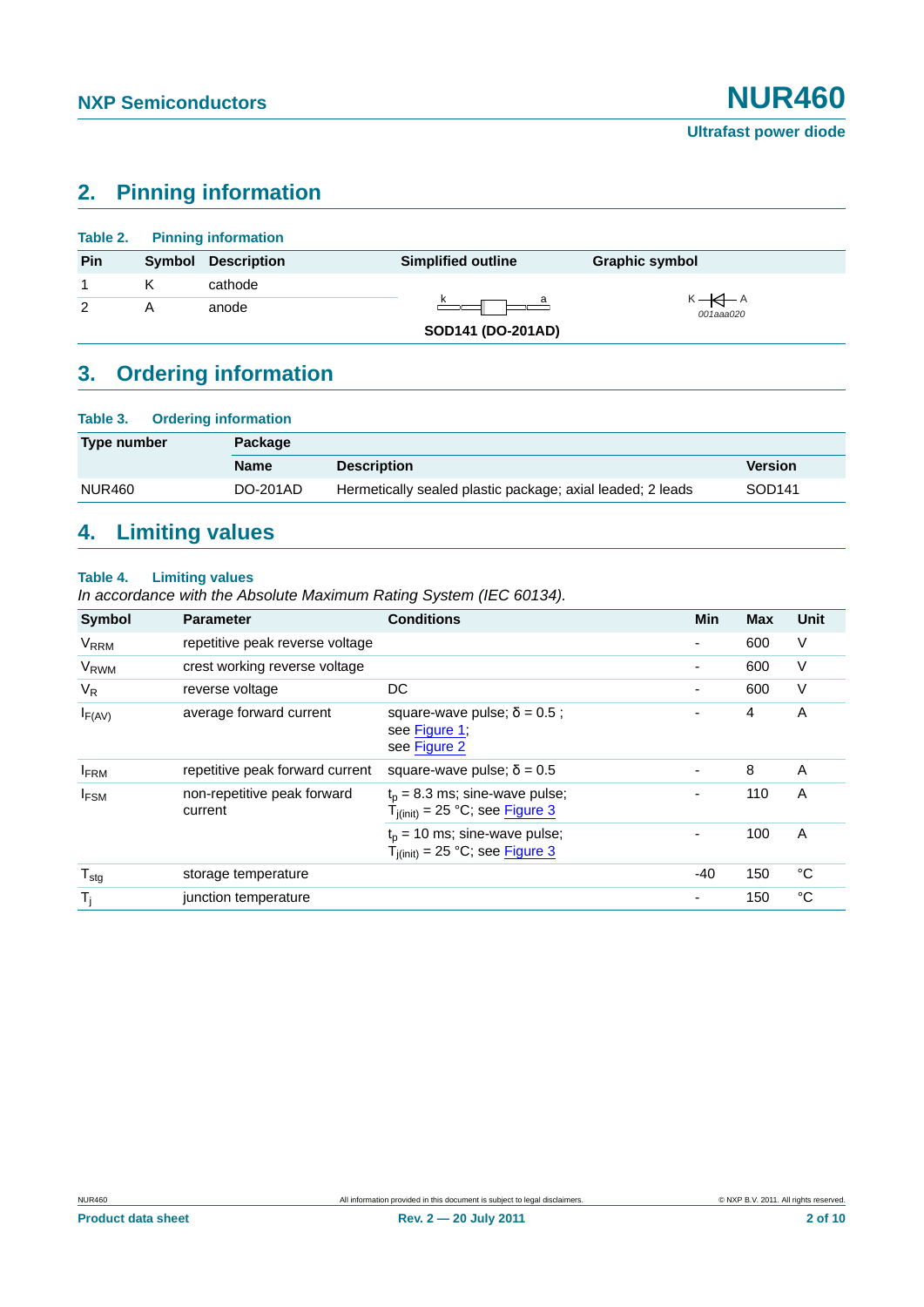<span id="page-2-1"></span>

<span id="page-2-2"></span><span id="page-2-0"></span>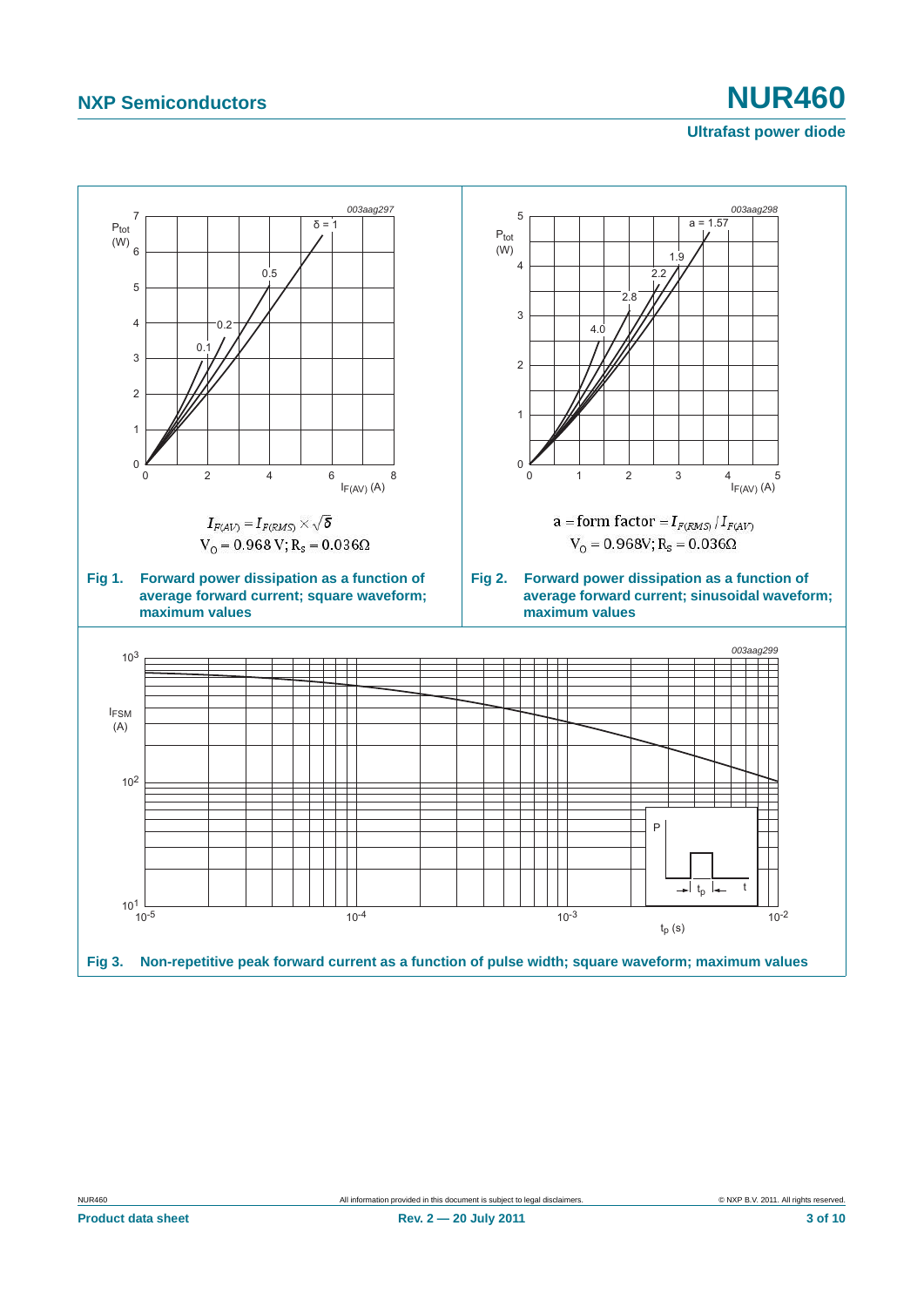## <span id="page-3-2"></span>**5. Thermal characteristics**

| Table 5.      | <b>Thermal characteristics</b>                 |                   |     |            |                          |      |
|---------------|------------------------------------------------|-------------------|-----|------------|--------------------------|------|
| <b>Symbol</b> | <b>Parameter</b>                               | <b>Conditions</b> | Min | <b>Typ</b> | Max                      | Unit |
| $R_{th(i-a)}$ | thermal resistance from<br>junction to ambient | in free air       | ٠   | 55         | $\overline{\phantom{0}}$ | K/W  |

# <span id="page-3-3"></span>**6. Characteristics**

| Table 6. | <b>Characteristics</b>         |                                                                                                                   |     |                          |            |      |
|----------|--------------------------------|-------------------------------------------------------------------------------------------------------------------|-----|--------------------------|------------|------|
| Symbol   | <b>Parameter</b>               | <b>Conditions</b>                                                                                                 | Min | <b>Typ</b>               | <b>Max</b> | Unit |
|          | <b>Static characteristics</b>  |                                                                                                                   |     |                          |            |      |
| $V_F$    | forward voltage                | $I_F = 4$ A; T <sub>i</sub> = 25 °C; see Figure 4                                                                 | ٠   |                          | 1.28       | V    |
|          |                                | $I_F = 4$ A; T <sub>i</sub> = 150 °C; see Figure 4                                                                | ٠   | 0.88                     | 1.05       | V    |
| $I_R$    | reverse current                | $V_R = 600 V$ ; T <sub>i</sub> = 25 °C                                                                            | ۰   | $\overline{\phantom{a}}$ | 50         | μA   |
|          | <b>Dynamic characteristics</b> |                                                                                                                   |     |                          |            |      |
| $t_{rr}$ | reverse recovery time          | $I_F = 1$ A; $V_R = 30$ V; dl <sub>F</sub> /dt = 50 A/us;<br>Ramp Recovery; $T_i$ 25 °C; see Figure 5             |     | 33                       | 65         | ns   |
|          |                                | $I_F = 0.5$ A; $I_R = 1$ A; Step Recovery;<br>$I_{\text{R(meas)}}$ = 0.25 A; T <sub>i</sub> = 25 °C; see Figure 6 |     | 25                       | 50         | ns   |



<span id="page-3-1"></span>(3)  $T_i = 25$  °C; maximum value

<span id="page-3-0"></span>**Fig 4. Forward current as a function of forward voltage**

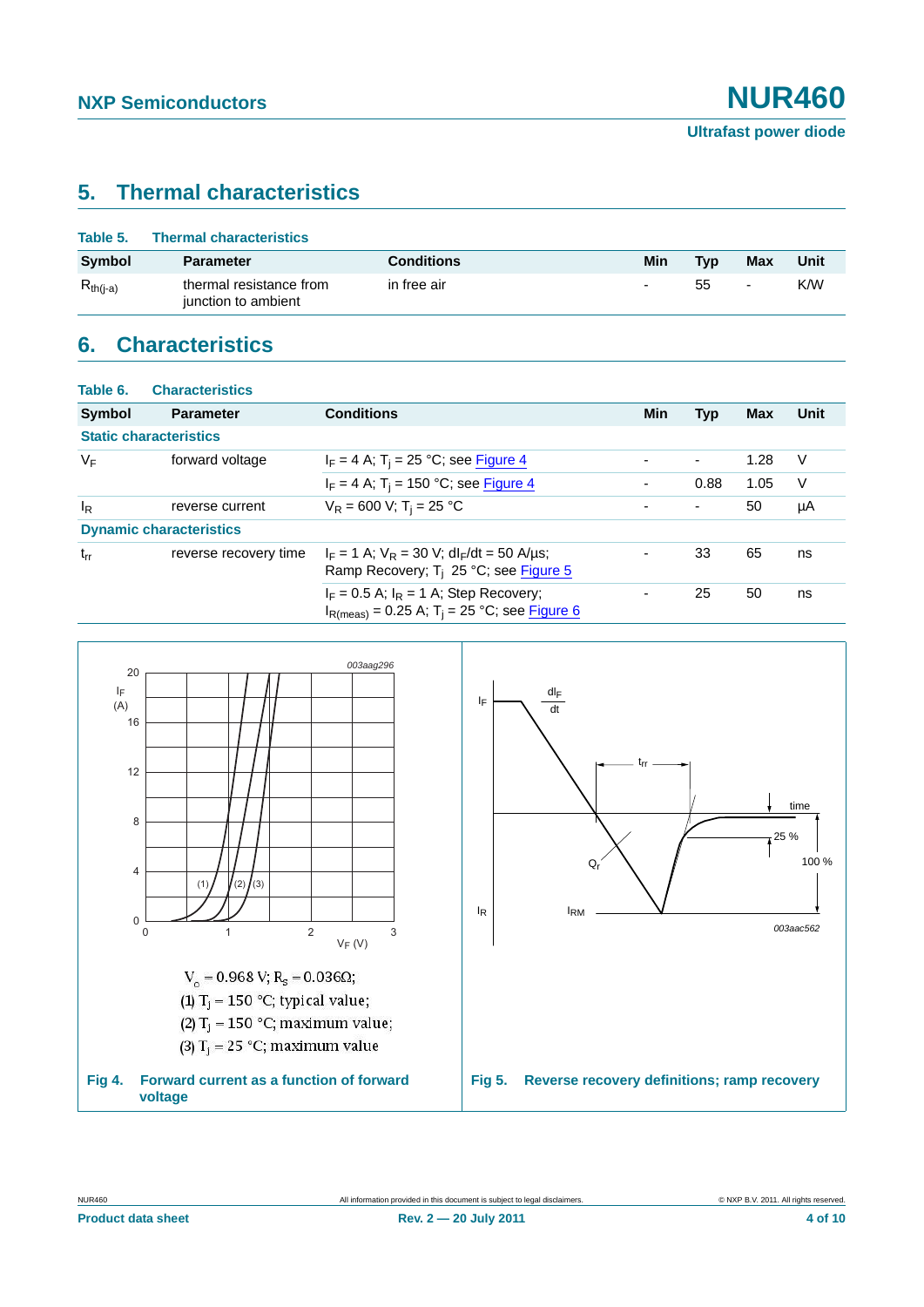# **NXP Semiconductors NUR460**

### **Ultrafast power diode**

<span id="page-4-0"></span>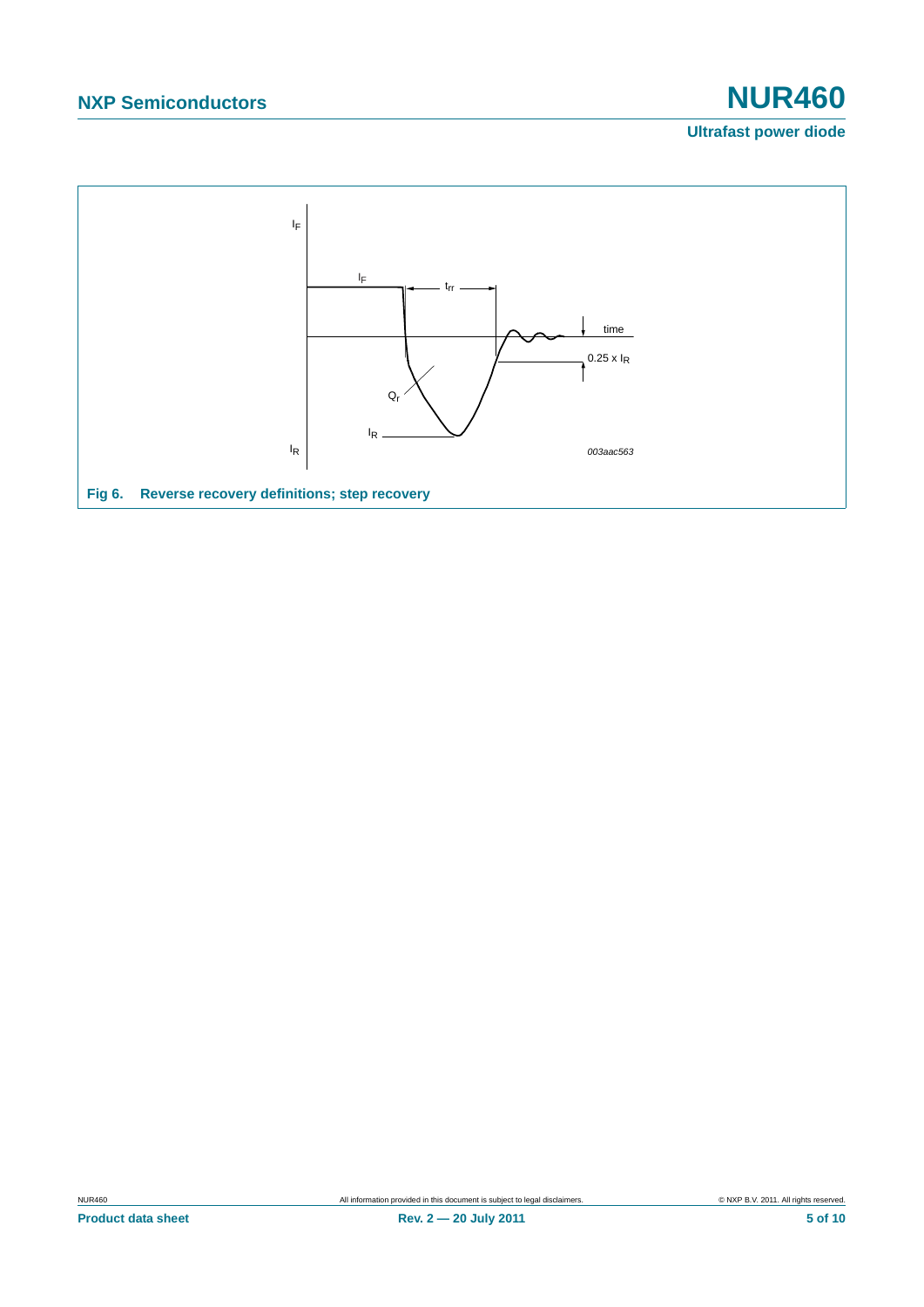**Ultrafast power diode**

## <span id="page-5-0"></span>**7. Package outline**



**Fig 7. Package outline SOD141 (DO-201AD)**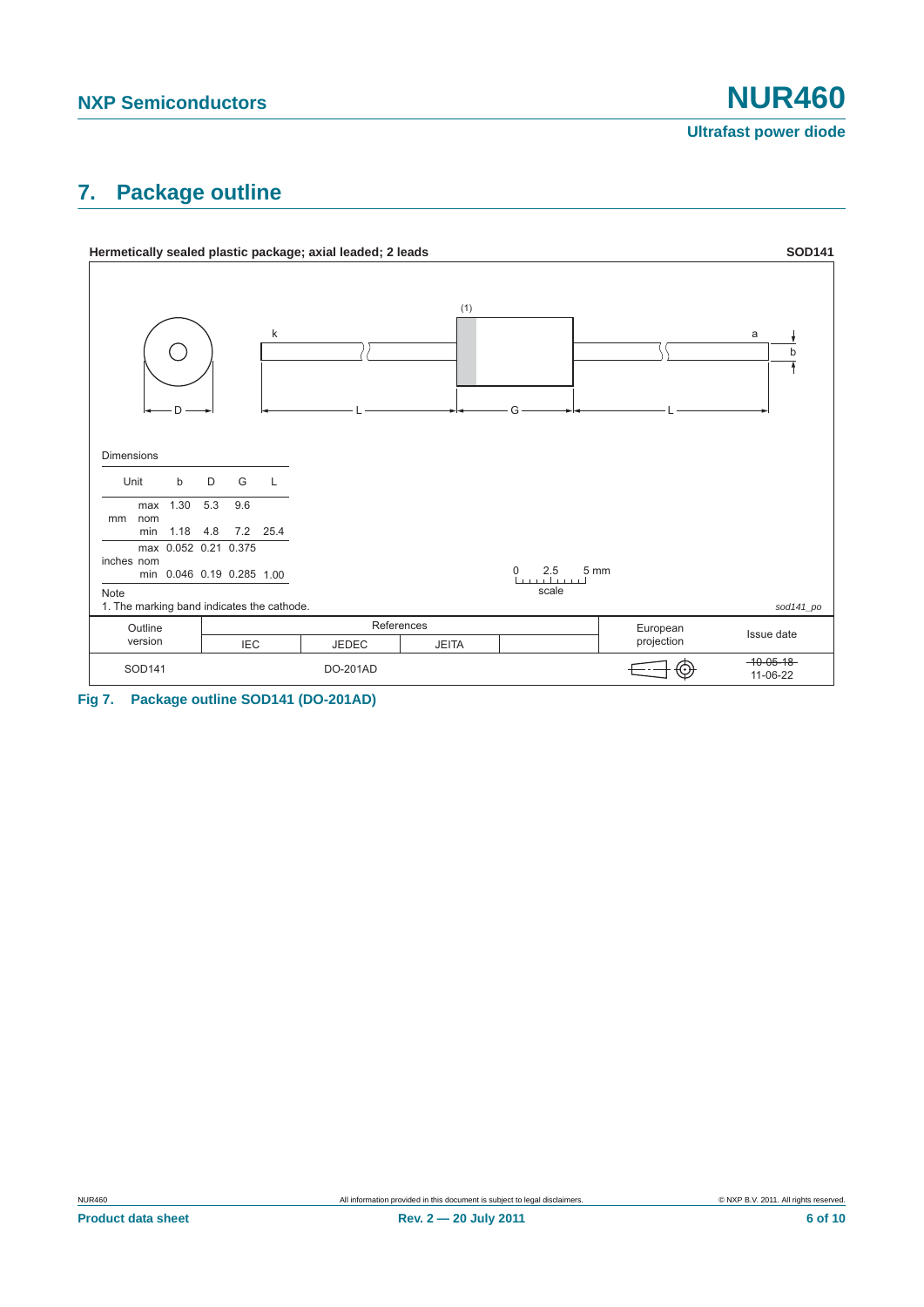# <span id="page-6-0"></span>**8. Revision history**

| Table 7.<br><b>Revision history</b> |                               |                    |                          |                          |
|-------------------------------------|-------------------------------|--------------------|--------------------------|--------------------------|
| Document ID                         | Release date                  | Data sheet status  | <b>Change notice</b>     | <b>Supersedes</b>        |
| NUR460 v.2                          | 20110720                      | Product data sheet | ۰                        | NUR460 v.1               |
| Modifications:                      | • Various changes to content. |                    |                          |                          |
| NUR460 v.1                          | 20110704                      | Product data sheet | $\overline{\phantom{0}}$ | $\overline{\phantom{0}}$ |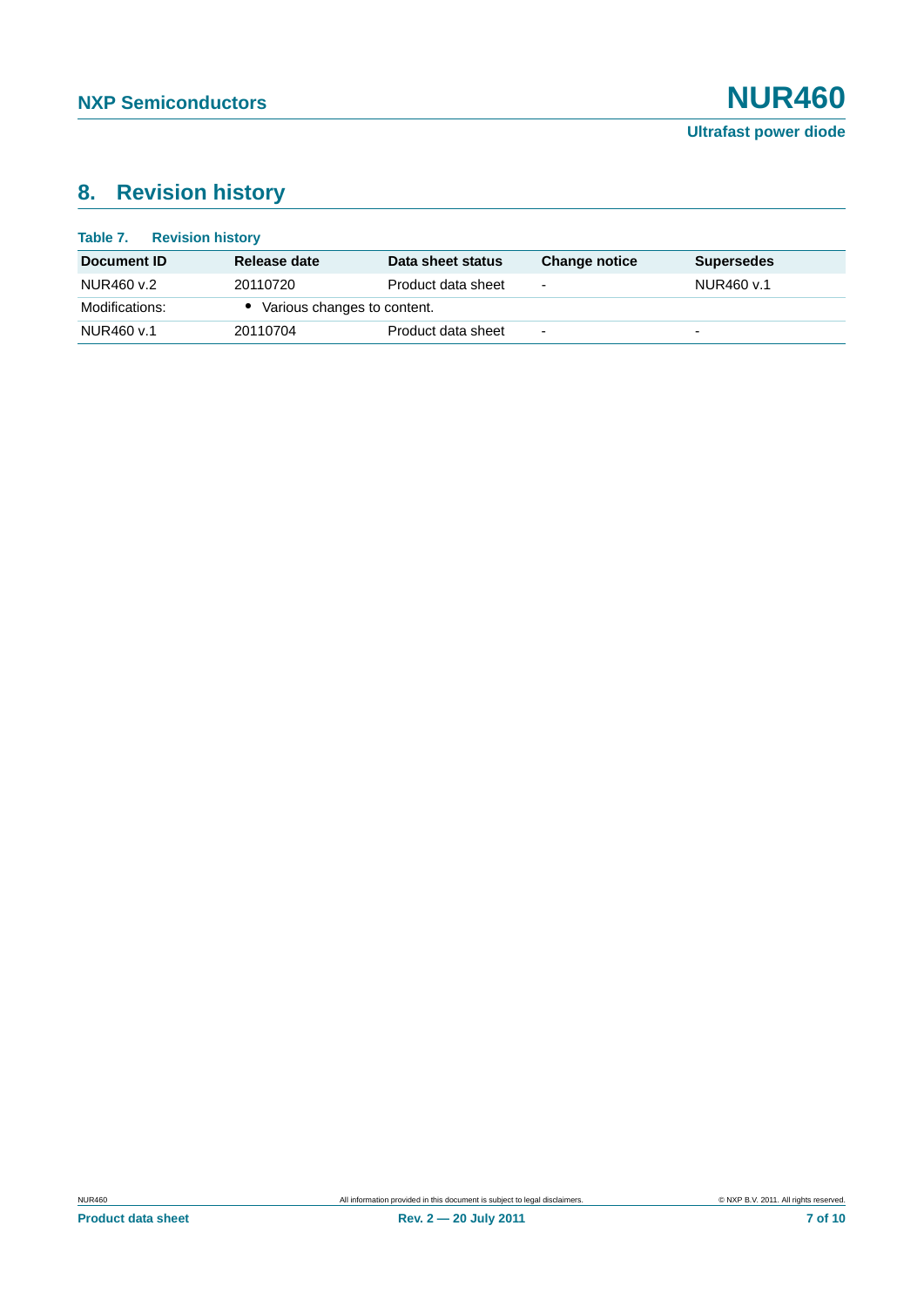## <span id="page-7-3"></span>**9. Legal information**

#### <span id="page-7-4"></span>**9.1 Data sheet status**

| Document status [1] [2]        | Product status [3] | <b>Definition</b>                                                                     |
|--------------------------------|--------------------|---------------------------------------------------------------------------------------|
| Objective [short] data sheet   | Development        | This document contains data from the objective specification for product development. |
| Preliminary [short] data sheet | Qualification      | This document contains data from the preliminary specification.                       |
| Product [short] data sheet     | Production         | This document contains the product specification.                                     |

<span id="page-7-0"></span>[1] Please consult the most recently issued document before initiating or completing a design.

<span id="page-7-1"></span>[2] The term 'short data sheet' is explained in section "Definitions"

<span id="page-7-2"></span>[3] The product status of device(s) described in this document may have changed since this document was published and may differ in case of multiple devices. The latest product<br>status information is available on the Intern

#### <span id="page-7-5"></span>**9.2 Definitions**

**Preview** — The document is a preview version only. The document is still subject to formal approval, which may result in modifications or additions. NXP Semiconductors does not give any representations or warranties as to the accuracy or completeness of information included herein and shall have no liability for the consequences of use of such information.

**Draft** — The document is a draft version only. The content is still under internal review and subject to formal approval, which may result in modifications or additions. NXP Semiconductors does not give any representations or warranties as to the accuracy or completeness of information included herein and shall have no liability for the consequences of use of such information.

**Short data sheet** — A short data sheet is an extract from a full data sheet with the same product type number(s) and title. A short data sheet is intended for quick reference only and should not be relied upon to contain detailed and full information. For detailed and full information see the relevant full data sheet, which is available on request via the local NXP Semiconductors sales office. In case of any inconsistency or conflict with the short data sheet, the full data sheet shall prevail.

**Product specification** — The information and data provided in a Product data sheet shall define the specification of the product as agreed between NXP Semiconductors and its customer, unless NXP Semiconductors and customer have explicitly agreed otherwise in writing. In no event however, shall an agreement be valid in which the NXP Semiconductors product is deemed to offer functions and qualities beyond those described in the Product data sheet.

### <span id="page-7-6"></span>**9.3 Disclaimers**

**Limited warranty and liability** — Information in this document is believed to be accurate and reliable. However, NXP Semiconductors does not give any representations or warranties, expressed or implied, as to the accuracy or completeness of such information and shall have no liability for the consequences of use of such information.

 In no event shall NXP Semiconductors be liable for any indirect, incidental, punitive, special or consequential damages (including - without limitation - lost profits, lost savings, business interruption, costs related to the removal or replacement of any products or rework charges) whether or not such damages are based on tort (including negligence), warranty, breach of contract or any other legal theory.

Notwithstanding any damages that customer might incur for any reason whatsoever, NXP Semiconductors' aggregate and cumulative liability towards customer for the products described herein shall be limited in accordance with the *Terms and conditions of commercial sale* of NXP Semiconductors.

**Right to make changes** — NXP Semiconductors reserves the right to make changes to information published in this document, including without limitation specifications and product descriptions, at any time and without notice. This document supersedes and replaces all information supplied prior to the publication hereof.

**Suitability for use** — NXP Semiconductors products are not designed, authorized or warranted to be suitable for use in life support, life-critical or safety-critical systems or equipment, nor in applications where failure or malfunction of an NXP Semiconductors product can reasonably be expected to result in personal injury, death or severe property or environmental damage. NXP Semiconductors accepts no liability for inclusion and/or use of NXP Semiconductors products in such equipment or applications and therefore such inclusion and/or use is at the customer's own risk.

**Quick reference data** — The Quick reference data is an extract of the product data given in the Limiting values and Characteristics sections of this document, and as such is not complete, exhaustive or legally binding.

**Applications** — Applications that are described herein for any of these products are for illustrative purposes only. NXP Semiconductors makes no representation or warranty that such applications will be suitable for the specified use without further testing or modification.

Customers are responsible for the design and operation of their applications and products using NXP Semiconductors products, and NXP Semiconductors accepts no liability for any assistance with applications or customer product design. It is customer's sole responsibility to determine whether the NXP Semiconductors product is suitable and fit for the customer's applications and products planned, as well as for the planned application and use of customer's third party customer(s). Customers should provide appropriate design and operating safeguards to minimize the risks associated with their applications and products.

NXP Semiconductors does not accept any liability related to any default, damage, costs or problem which is based on any weakness or default in the customer's applications or products, or the application or use by customer's third party customer(s). Customer is responsible for doing all necessary testing for the customer's applications and products using NXP Semiconductors products in order to avoid a default of the applications and the products or of the application or use by customer's third party customer(s). NXP does not accept any liability in this respect.

**Limiting values** — Stress above one or more limiting values (as defined in the Absolute Maximum Ratings System of IEC 60134) will cause permanent damage to the device. Limiting values are stress ratings only and (proper) operation of the device at these or any other conditions above those given in the Recommended operating conditions section (if present) or the Characteristics sections of this document is not warranted. Constant or repeated exposure to limiting values will permanently and irreversibly affect the quality and reliability of the device.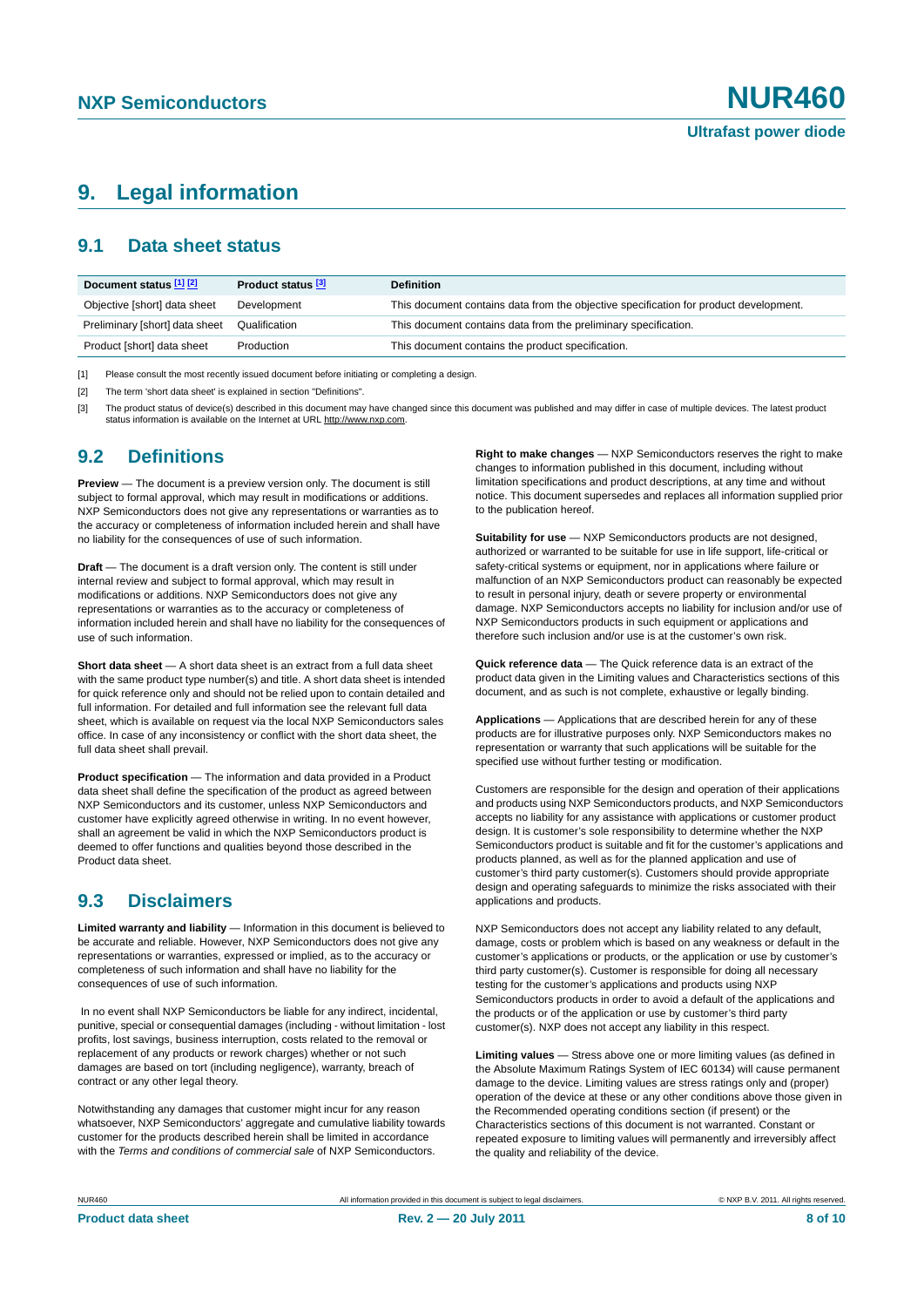#### **Ultrafast power diode**

**Terms and conditions of commercial sale** — NXP Semiconductors products are sold subject to the general terms and conditions of commercial sale, as published at http://www.nxp.com/profile/terms, unless otherwise agreed in a valid written individual agreement. In case an individual agreement is concluded only the terms and conditions of the respective agreement shall apply. NXP Semiconductors hereby expressly objects to applying the customer's general terms and conditions with regard to the purchase of NXP Semiconductors products by customer.

**No offer to sell or license** — Nothing in this document may be interpreted or construed as an offer to sell products that is open for acceptance or the grant, conveyance or implication of any license under any copyrights, patents or other industrial or intellectual property rights.

**Export control** — This document as well as the item(s) described herein may be subject to export control regulations. Export might require a prior authorization from national authorities.

**Non-automotive qualified products** — Unless this data sheet expressly states that this specific NXP Semiconductors product is automotive qualified, the product is not suitable for automotive use. It is neither qualified nor tested in accordance with automotive testing or application requirements. NXP Semiconductors accepts no liability for inclusion and/or use of non-automotive qualified products in automotive equipment or applications.

## <span id="page-8-1"></span>**10. Contact information**

For more information, please visit: http://www.nxp.com

For sales office addresses, please send an email to: salesaddresses@nxp.com

In the event that customer uses the product for design-in and use in automotive applications to automotive specifications and standards, customer (a) shall use the product without NXP Semiconductors' warranty of the product for such automotive applications, use and specifications, and (b) whenever customer uses the product for automotive applications beyond NXP Semiconductors' specifications such use shall be solely at customer's own risk, and (c) customer fully indemnifies NXP Semiconductors for any liability, damages or failed product claims resulting from customer design and use of the product for automotive applications beyond NXP Semiconductors' standard warranty and NXP Semiconductors' product specifications.

### <span id="page-8-0"></span>**9.4 Trademarks**

Notice: All referenced brands, product names, service names and trademarks are the property of their respective owners.

**Adelante**, **Bitport**, **Bitsound**, **CoolFlux**, **CoReUse**, **DESFire**, **EZ-HV**, **FabKey**, **GreenChip**, **HiPerSmart**, **HITAG**, **I²C-bus** logo, **ICODE**, **I-CODE**, **ITEC**, **Labelution**, **MIFARE**, **MIFARE Plus**, **MIFARE Ultralight**, **MoReUse**, **QLPAK**, **Silicon Tuner**, **SiliconMAX**, **SmartXA**, **STARplug**, **TOPFET**, **TrenchMOS**, **TriMedia** and **UCODE** — are trademarks of NXP B.V.

**HD Radio** and **HD Radio** logo — are trademarks of iBiquity Digital Corporation.